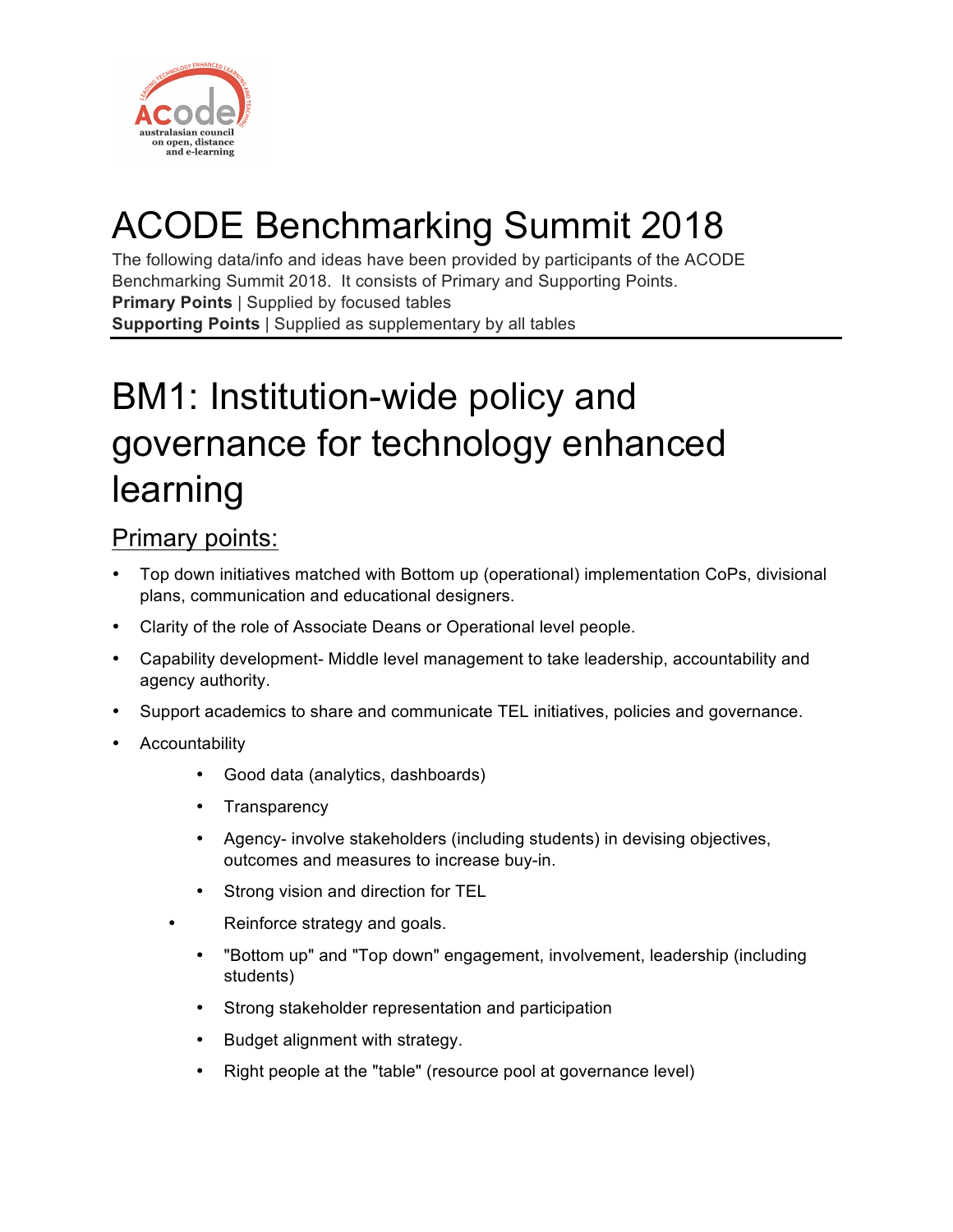- Need for rigor, robustness but maintaining agility.
- Technology vs innovation
- Early adopters not necessarily the process/ communicator drivers (Business case etc.)
- Communication
- Embedded in all strategies/operational plans across all levels (ad a commitment to).

- Keep VC's and DVCA's away from TEL decisions
- Understand type: Set vision and value proposition. Stay out of tech. Units interpret vision to deliver.
- Innovation after catch up. Global market now  $\rightarrow$  technological innovation is no use unless global.
- Alignment of strategy of goals e.g. how do we measure? E.g. 1x 'Active Learning' component in courses at GU. "prototypical course design principles.
- Governance Culture = COM8. "What committees etc. Do and why/what is the impact?"
- Specific TEL committee reporting to L+T committees (wide breadth) agency.
- Including student voice
- Cascading communication plan at USQ
- Operationalisation of strategy and plans is a content challenge.
- Learning model frameworks to evaluate unit delivery.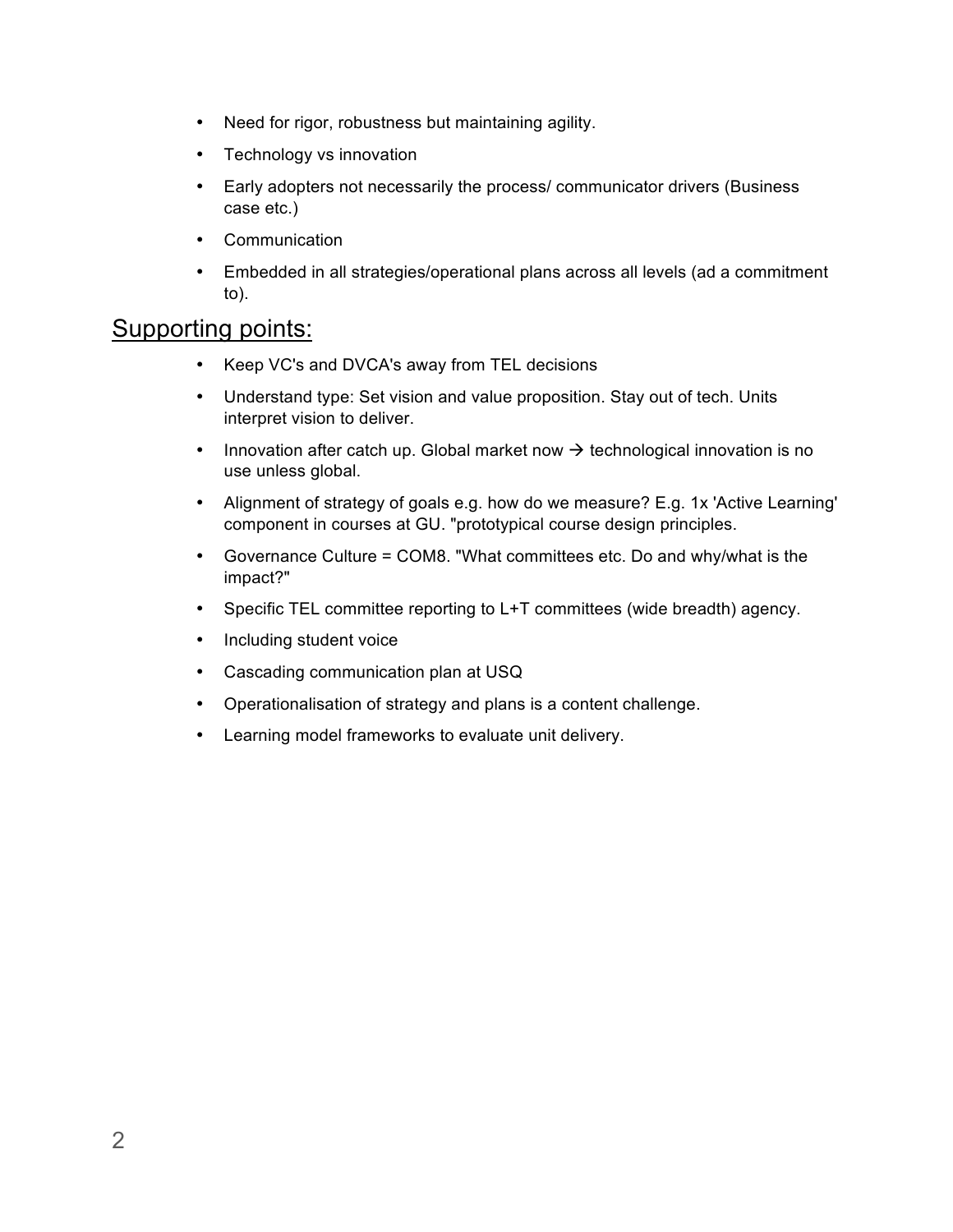# BM2: Planning for institution-wide quality improvement of technology enhanced learning

## Primary points:

- Evaluation
- Post-implementation
- Collective action- showing value
- Business ownership
- Levels of adoption
	- Faculty
	- **Enterprise**
	- process for adoption
- Screening of tools and applications
- Publisher
- Unified Messaging e.g. 1 divisional message
- A framework for TEL to guide evaluation
- A way to manage innovation that doesn't scare people off
- TEL adoption- not just left at project level
- Apply 'agile' design principles for projects
	- Don't mention agile
	- Fail fast
	- Self org. teams
	- Ask students more about their experience of TELT
	- Program-level focus on evaluations and responses
- Consistency?
- Rewards for review? Rewards for engagement with TELT?
	- Communication/socialization of benefits of TELT to student experience/learning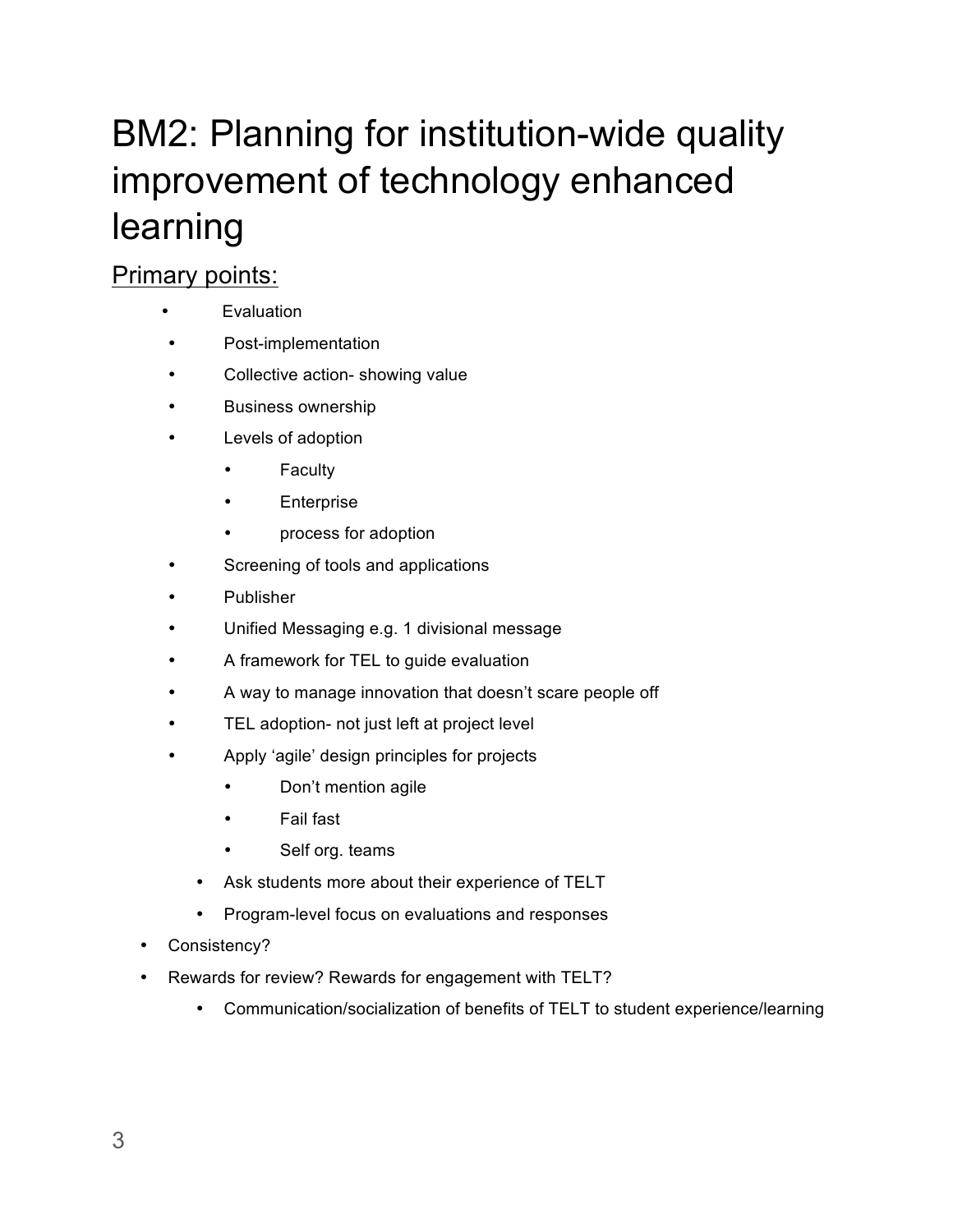- Vocab "Evaluation"
- 1. Evidence towards good decision making
- 2. Has this project met its closure requirements?
- Students evaluate their experience (not necessarily the technology OR the learning).
- Develop QA frame way process for courses (some of us don't have one!)
- "Closing the loop"
	- 1. What is the evaluation feeding back into?
	- Institution processes must include TEL. Needs pedagogy  $\rightarrow$  is it the right tool?
	- Central group  $\rightarrow$  capture needs and disseminates which ideation- process system and review!
	- Student representation/engagement in planning process not just a tick box
	- Prospective student's alumni
	- Need a central group to conduct planning
	- Capacity to plan properly with correct info
		- Stakeholders
	- Process to advance use cases for consideration within the plan
	- Guaranteed funding sources beyond project status
		- Funding for just-in-time solutions
	- Tech innovation process
	- Addressing issues created by decisions made at high levels without consulting implementers-  $L+T$  group  $\rightarrow$  driven by non-users.
	- Re-establish TEL projects prioritisation panel/meet (so we don't buy any more bots).
		- 1. Add TEL more specifically to our policies
		- 2. Develop a TEL health check tool to coordinators can self-assess
		- 3. Innovation: Any university that catches up to be using proven tools will be in front- no need for 'innovation'.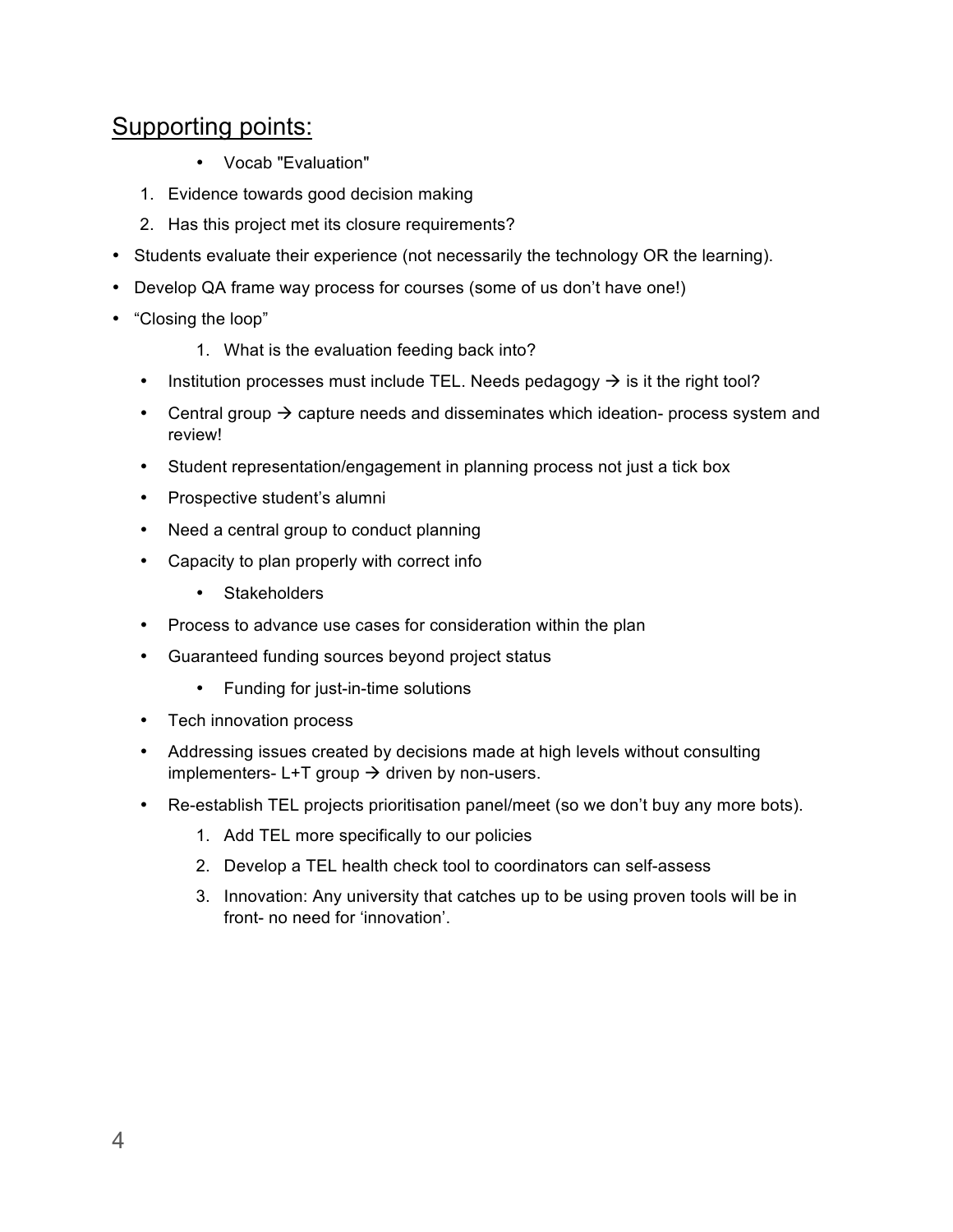# BM3: Information technology systems, services and support for technology enhanced learning

### Primary points:

- Formal Relationships/Informal Relationships
	- BRM role (Business Relationship Manager)
	- Business Owners
	- § Technical Owners
	- Coffee meetings
	- Embedded IT people in projects
- Clear responsibilities and good governance
- Role shadowing/residency
- Statistics to determine demographics and therefore anticipate support needs, improve service desk and tooling
- Help IT 'get over' their last "oopsie"
- Informal/agile connections
- Build trust, information sharing  $\rightarrow$  better outcomes
- "Virtual CSU"
- You learn more from failure than from accidental/unconscious success

- Communications between IT and L+T groups
- Understanding pin points
- Bring an IT person day!
- How can we be proactive in our roles and department?
- Building personal relationships: University of Melbourne transferred response for support back to infrastructure. Rocky at first but working now. Top down decision. Now meet fortnightly to maintain relationships.
- Co-Leadership of large transformational projects between education and IT
- Developing an understanding of where endorsement should be coming from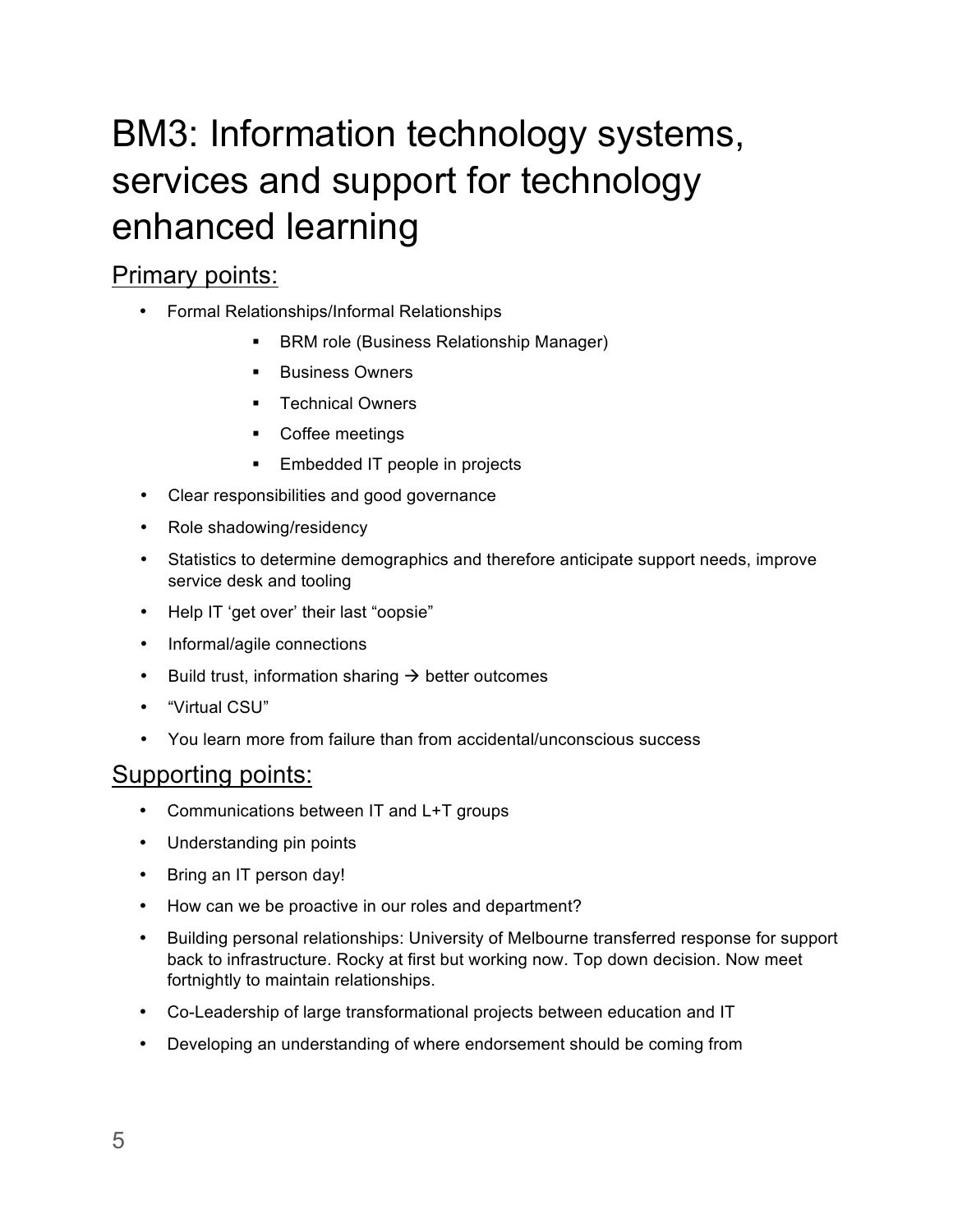- Mix of informal meetings/coffee with counterpart  $\rightarrow$  formal charge advisory boards, project control groups etc.
- Party and socialize with them
- Keep them engaged
- Explain the benefits of technology in L+T environment.
- Embedded- product owners
- Perspectives  $\rightarrow$  non-functional
- Joint forces approach  $\rightarrow$  ongoing support is based in funding model
- Beyond projects regardless of where "Bodies" sit
- Implement structures to encourage exploration
	- Process
	- § Platforms
	- Non-functional
- Clearly articulated vision and TEL strategy
	- Multi-function teams
	- Co-location
	- SUC coordination forums
	- SUC managers meet (under business owner priorities)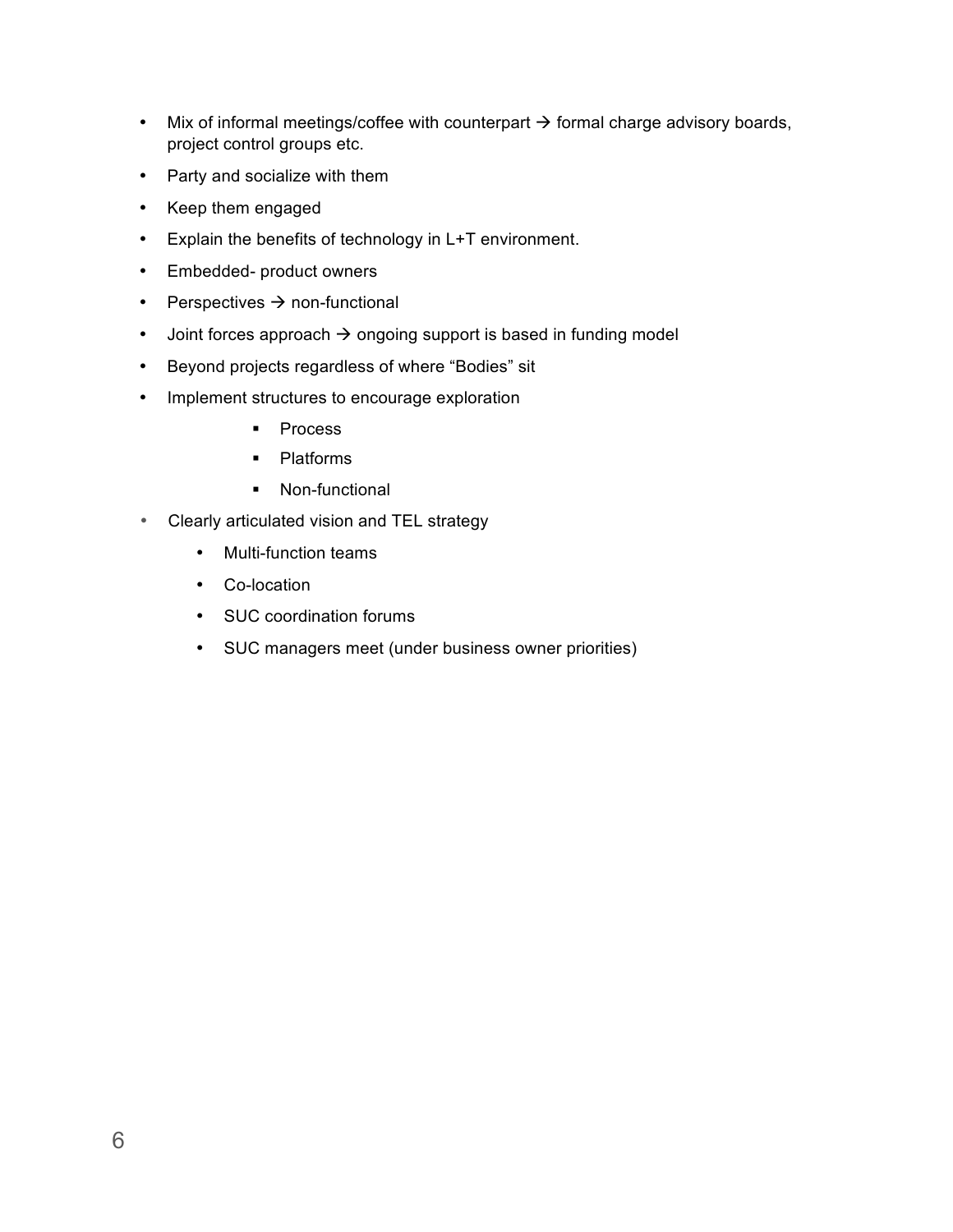# BM4: The application of technology enhanced learning services

#### Primary points:

- Maintaining focus on pedagogy, technology, efficiency and compliance
- Evaluation (4.7 and 4.8 typically focused on technocratic rather than educational aspects (of governance)
- Problem: integrating guidelines with practice in support of learning vs rules for compliance – performance/conformance tension
- How do we disseminate standards/guidelines/conduct QA without turning it into a compliance exercise?
- Pedagogical framework and intent. Communicate to expectation e.g. rapid induction program online module, Grad cert, HEA
- Capacity building to use new/existing pedagogies and technologies
- Overlay frameworks with other initiatives for application
	- $\circ$  Cross- divisional/discipline culture/methods e.g. digital learning hubs case studies
- Championing activities

- Role of Quality Matters?
- Internal voluntary hard to engage academics in QA
- How to apply standards
- DVCA- active leadership in spaces tech pedagogy (lead by Dean in L+T)
- Good engagement and collaboration on focus L+T from stakeholder group
- Early adoption spread more widely but manage flexibly not just usual suspects or faculty spark)
- Teaching frameworks
	- o Showed language
	- o Across L+T community
- Challenge of enabling and how to carry out the intent  $\rightarrow$  Lot of preparation time- support end resources and staff end.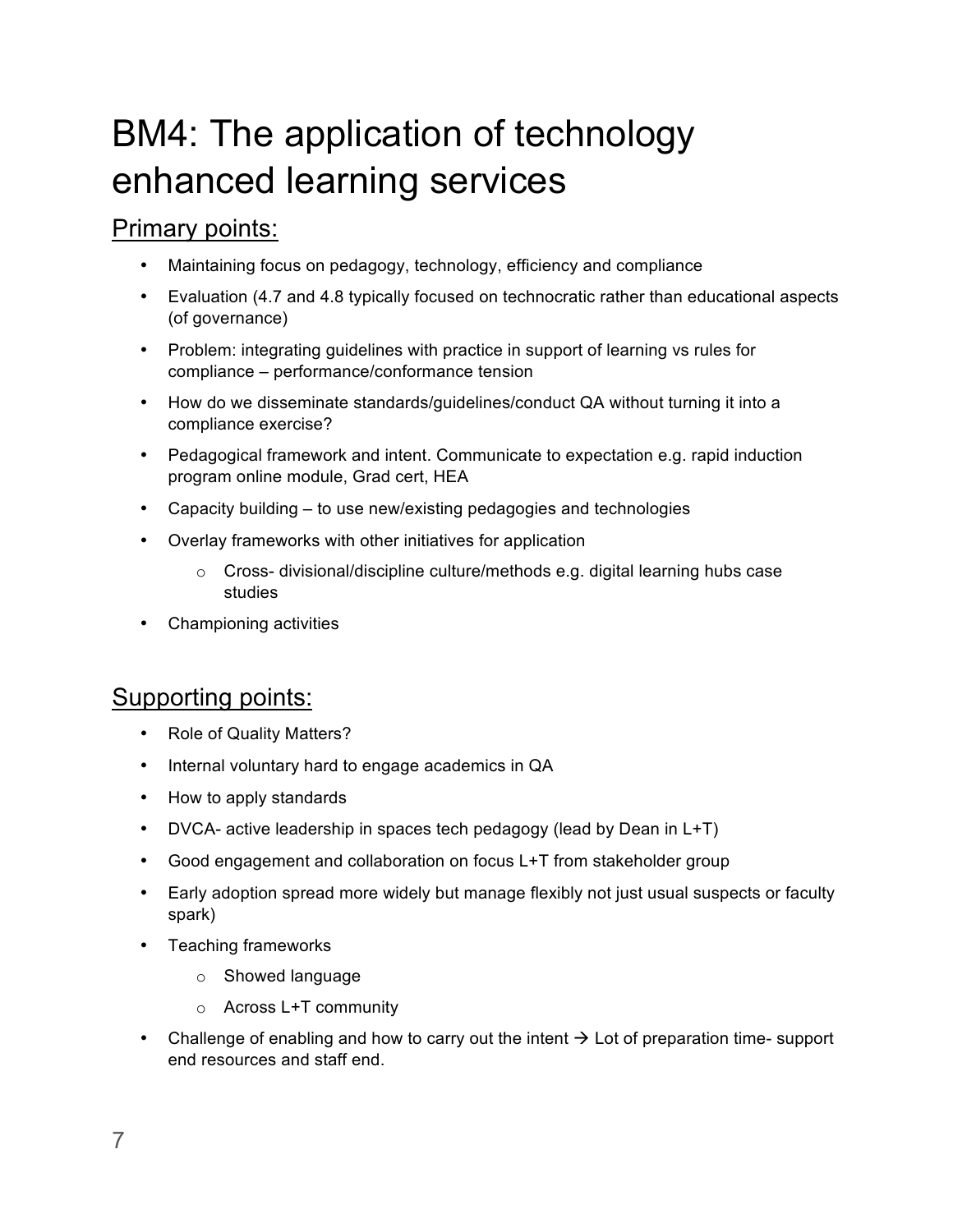- Sharing: communities of practice and special interest groups
- Clear need for embedded learning designers
- Best practice course design guidelines and self-assessment tool
- LMS min standards
- Grants give ED's comp. show and tell  $\rightarrow$ Includes PP blended learning
	- o Evaluation
	- $\circ$  Templates  $\rightarrow$  course design
	- o Local ED's and TEL support
	- $\circ$  Good links into programs  $\rightarrow$  central
- Individual approach  $\rightarrow$  tailored to academic
- EDs skills to manage change
- Networking/sharing practices forums
- Challenge sustained change
- Focus seems to be on the 'now' rather than the 'journey'
- Confidence and imagination led by academics across the board
- Team approach- can't be good at everything
- ACODE working group to explore AI as a special area of TEL also around employability recruitment.
- Need to move away from the model of economics of scale in TEL. Not the case anymore. Increase levels in expectation.
- Casualisation of workforce is a common issue. Challenge of preparation and planning when staff is an unknown
- Need to pay/incentivise casuals attending TEL professional development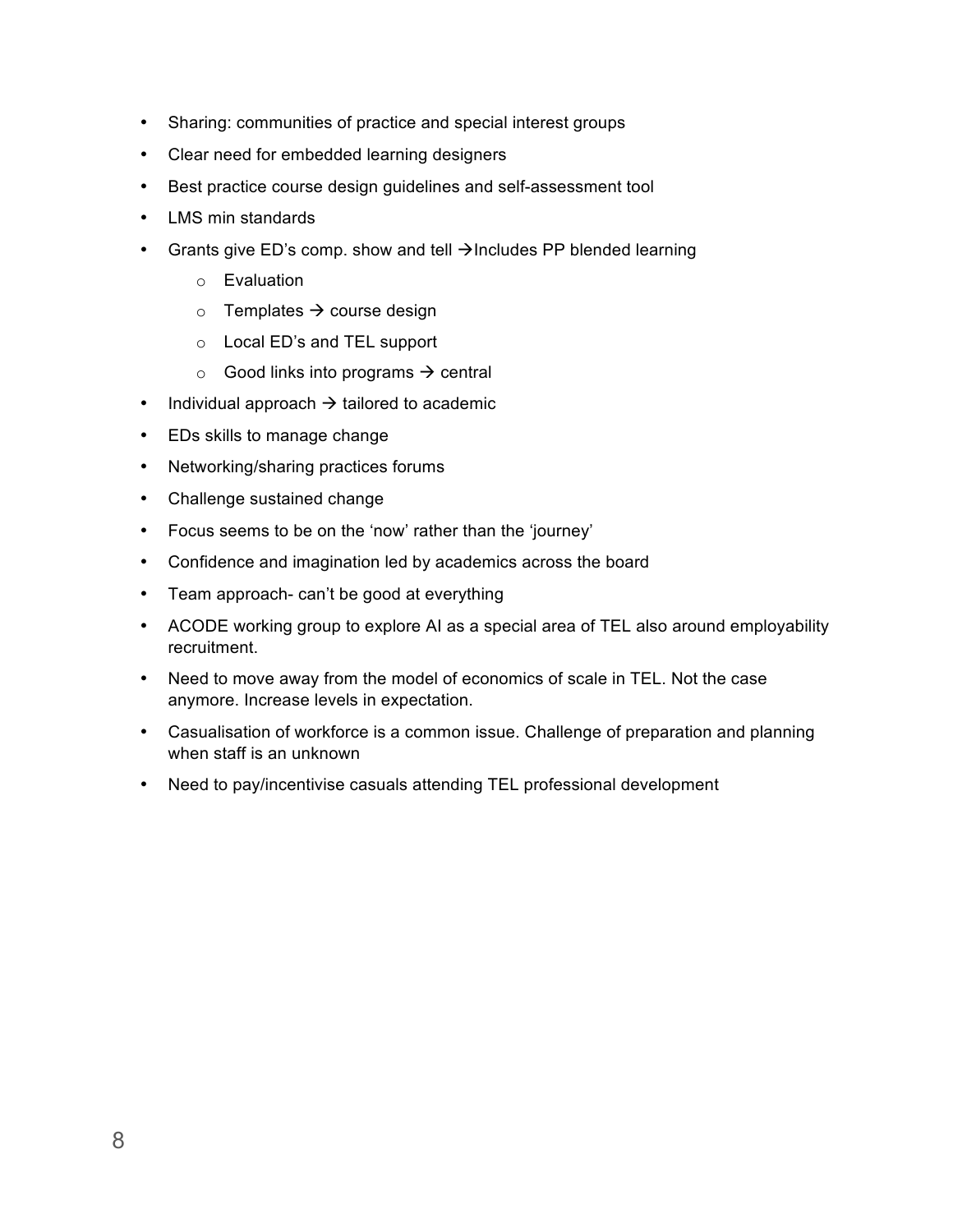# BM5: Staff professional development for the effective use of technology enhanced learning

### Primary points:

- Top level TEL plans integral (check assumptions)
- Resources and prof. LEARN@CENTRAL to be coordinated (and other units)
- Pathways need to be defined and supported (planning and reporting)
- Terminology and coms Prof. learn vs prof. development training
- Capabilities across academic leadership roles need ID and Prof. learn ops
- Peer performance activities @ high level roles (aligned to standards frameworks e.g. HEA)
- Heighten profiles of TEL support providers (colleagues rather than support)
- Ways to demonstrate good practice
- Lose the assumption 'anyone can teach'
	- o Up the 'value proposition' of prof learning and those who provide IT!
- Professional development that is aligned with role requirements
- Staff capability model
- Develop roadmap and align professional development to be forward focused with external reference (HEA)
- Develop a unified strategic plan between faculties and centre for staff development needs
- Create a specific staff-facing module on TELT for new and existing staff
- Characterise the staff journey for orientation to promotion in relation to TELT
- Deliberate integration of TEL in accredited programs, e.g. HEA
- Use LMS change as an opportunity to introduce new language and approach deeper design level conversation
- Importance of collaborative effort between L+T and Technology expertise
- Professional development in partnership alongside with teaching (profile teaching experience) academics, to add value and credibility
	- o Possible secondments of expertise
- Mechanisms to offer JIT, Professional development TEL for staff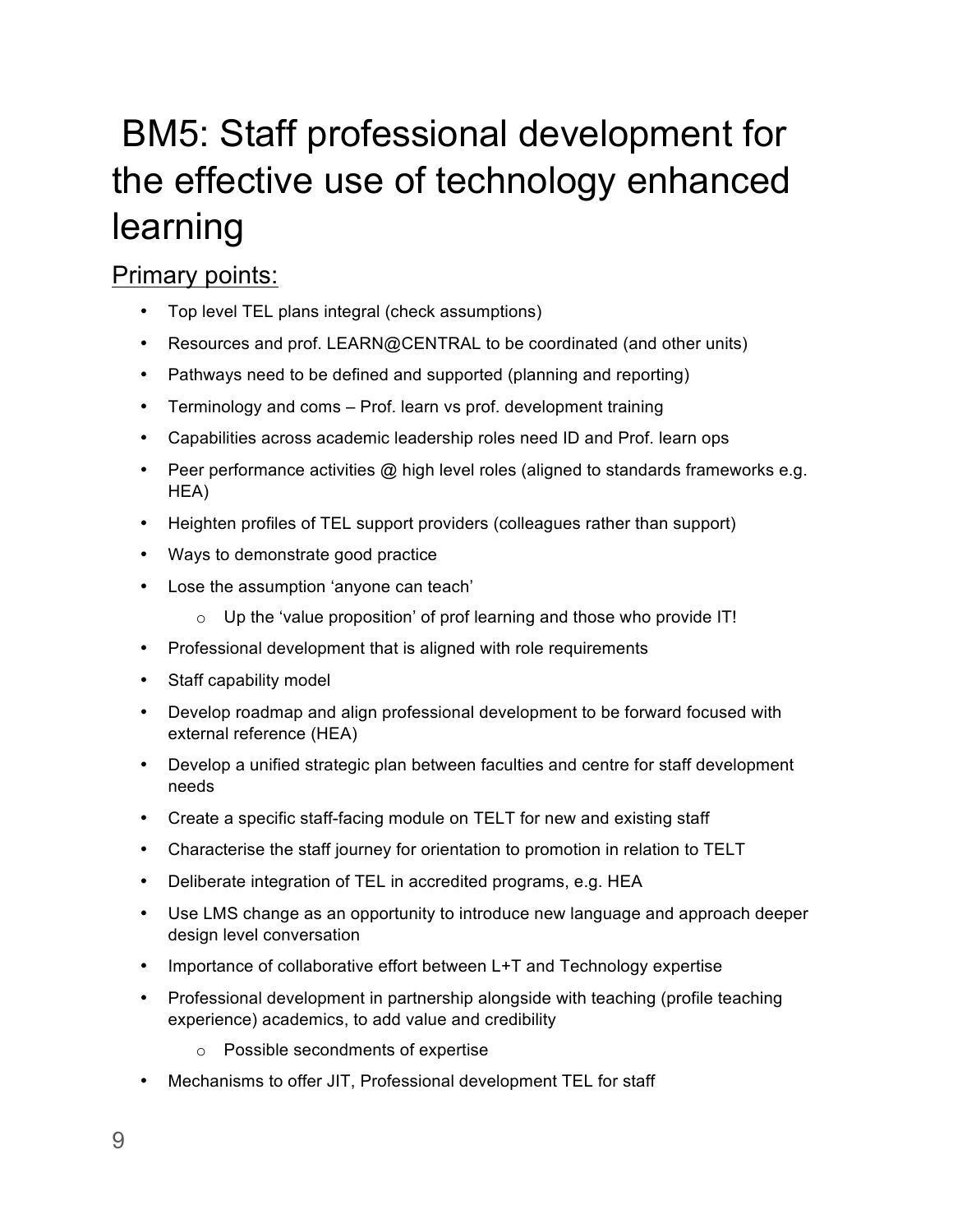- Professional development to do things 'at scale' seems to be a big need
- Assuring equitable professional development support by recording activity and identifying gaps
- Adaptive- first time user support tools with LMS
- Customized/ bespoke approach

- IT fix staff prof development
	- 1. Teacher training! Teaching skills
	- 2. UQ teachers- now stall only
- Aim for more coordination between central and faculties consistency and quality
- Professional development needs to be aligned with process for promotion (as a means of motivation) especially if it is not a formal evaluation such as Graduate Certificates.
- Want to promote a calendar of training courses
- Two levels bring organizational change vs bale professional development strategy closer together
- Help Sarah initiative
- ACODE share + tell
	- 1. Framework
	- 2. RD supporting
- Professional development by 'roving minstrel' builds trust, visibility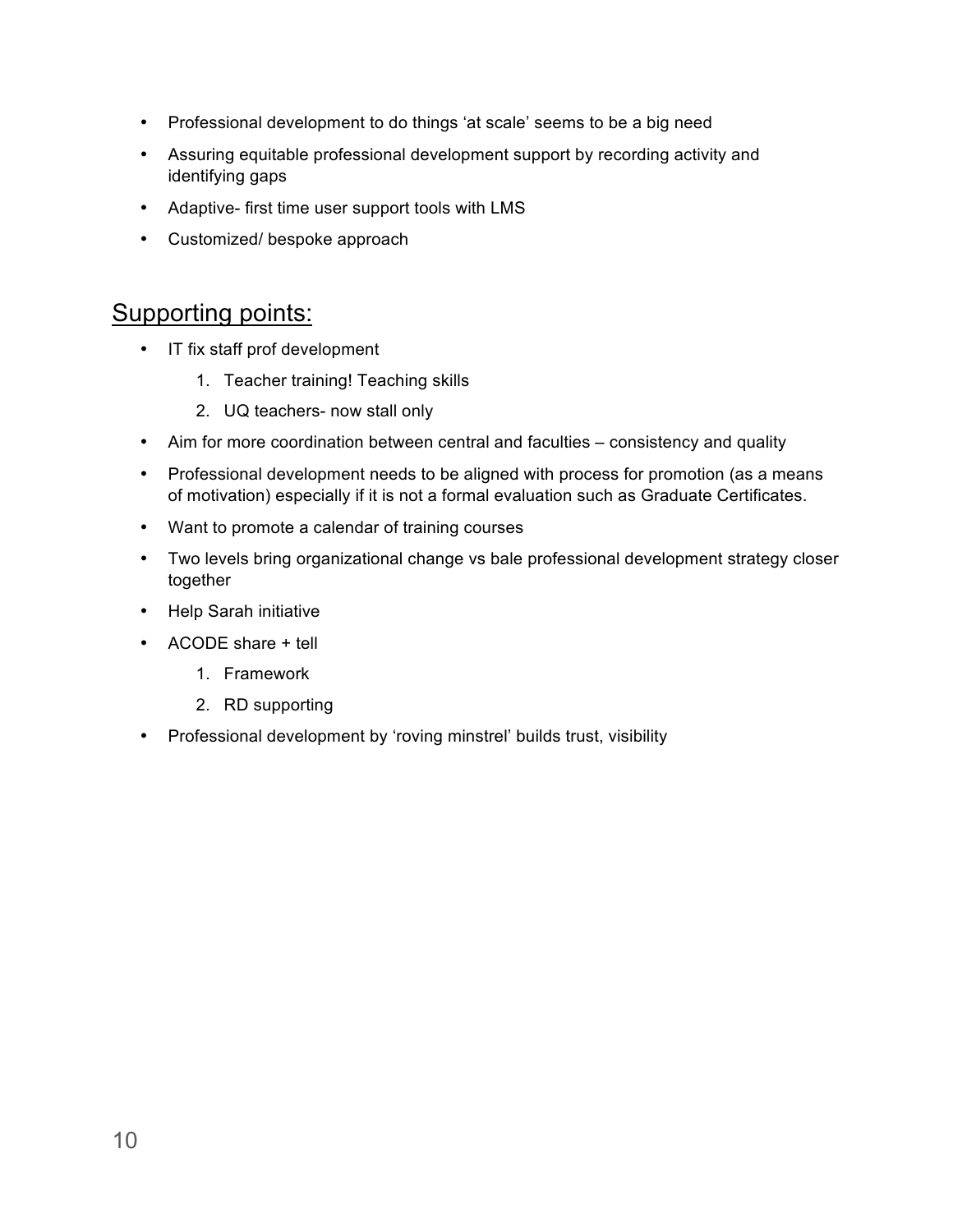# BM6: Staff support for the use of technology enhanced learning

#### Primary points:

- Enforce or implement 'dotted line' reporting for support staff into central teams\*: better alignment of resources
	- $\circ$  \* note this may not work at all universities
- Leveraging communities of practice to inform or influence
- Creating an induction program to learning technologists/support teams
	- o We have induction programs for teachers, not support staff
- Comprehensive and defensible evaluation framework
- Awareness important
- SWG- online resources/physical
	- o Academic focused case study
	- o Roadshows
	- o Events
	- $\circ$  Service catalogue (what, who, how, why)
	- o Support profiles
- Framework
	- o Coordination
	- o Central hub/spoke
	- o Who does what?
- Resources
	- o \$\$\$
	- o Personnel
	- o Knowledge
- Evaluation/feedback of services (systems)

#### Supporting points:

• Define agreed roles and responsibilities for support staff across faculties and support units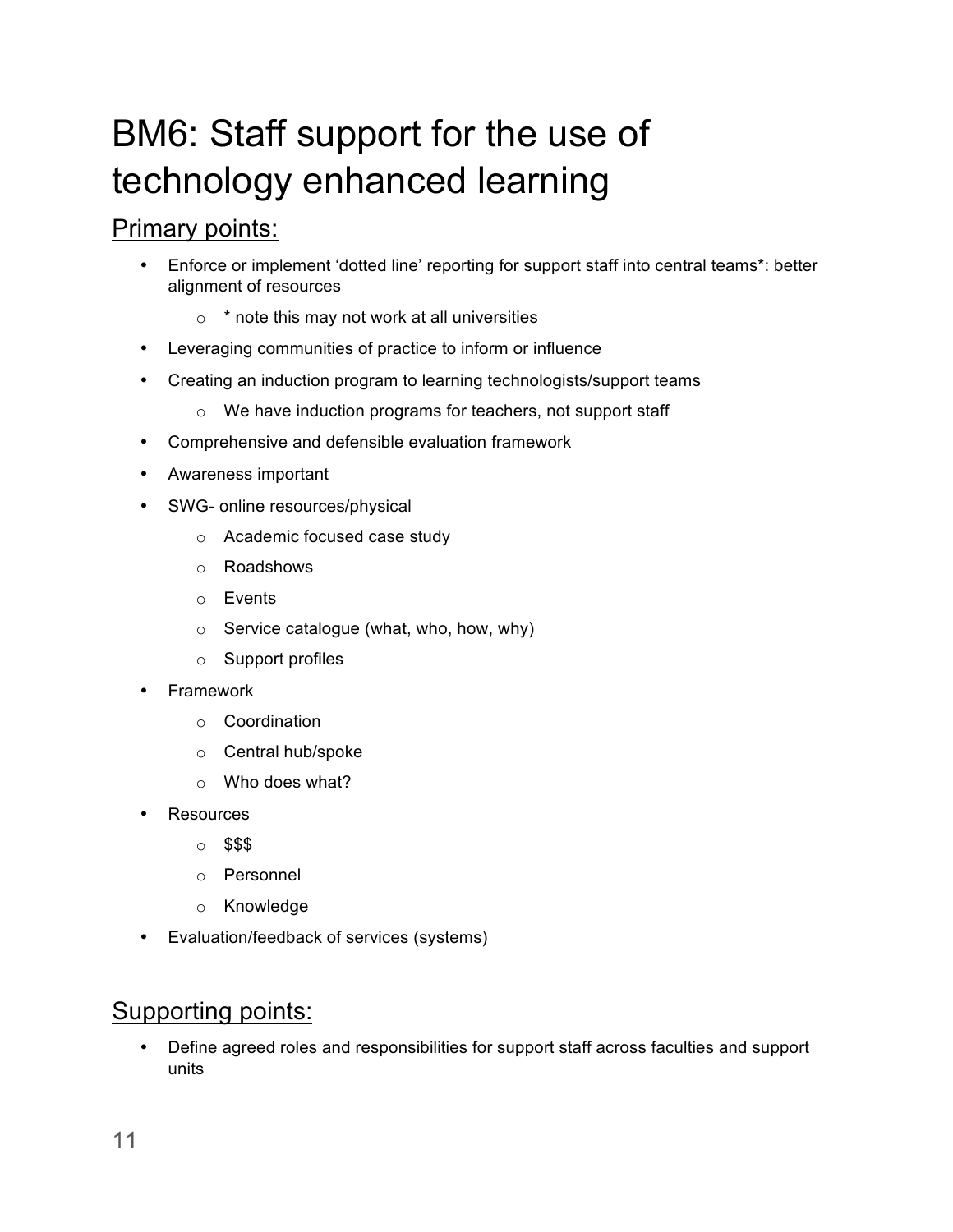- Create designer's forum (like Sydney) to share good practice, issue, network and updates
- Create SVC management group under PUC (T+L) to prioritise work
- Tighter reporting between TOC and control designers
- How do staff give feedback on usefulness of JIT resources?
- Recognise we're not always teaching 9am-5pm but also not teaching 24/7.
	- o Focus your support
- Learning Technology at the elbow support (more of them)
- More educational designers in faculty
- Citizen enables support hub/platform
	- $\circ$  Staff talking to staff peer to peer
- Ability to engage in an x-org coordination/collaboration conversation is a key capability
- In-context support if point and shoot
- UX- integration support and practice (streamline exp co-workshops)
- Scope, Scope and scope
	- o Transition
	- o Operational
- Top level budgets don't reflect people, just software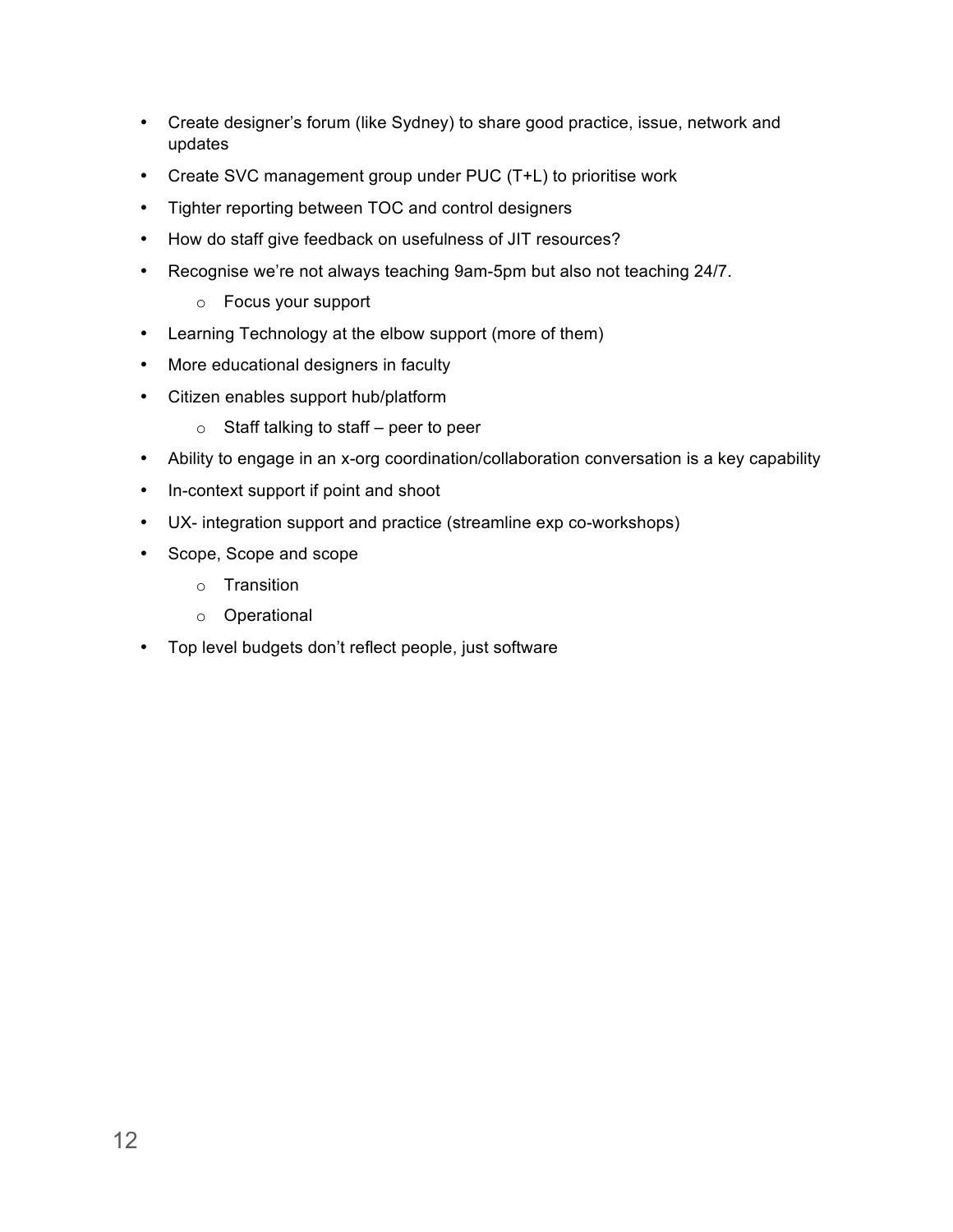# BM7: Student training for the effective use of technology enhanced learning

### Primary points:

- Student journey (build autonomy…)
	- o clarity
	- o Scaffolding into units
	- o JIT
- Governance- org. commitment to systems aligned to evidenced student needs
- Shift emphasis from 'training' to continuous support

- Coordinated website for transition
- Preview site for  $1<sup>st</sup>$  year courses
- Fragmented induction
	- o Need cohesion
	- o Exemplars
- Academic integrity
- Student and staff drop in sessions every afternoon
- Early exposure to tech delivery
- Self-guides are mostly sufficient
- General/core applications don't need training
- Help when/need it
- Specific applications may need guidance (tutor/academic level)
- Which teams are providing student 'training'?
	- o How would we discover this?
- Need to create opportunities for students to self-assess competencies, not estimate
- Student trainers- tech angels!
- Right information- right time
- Self-assess resource for students e.g. library guide on TEL for ss.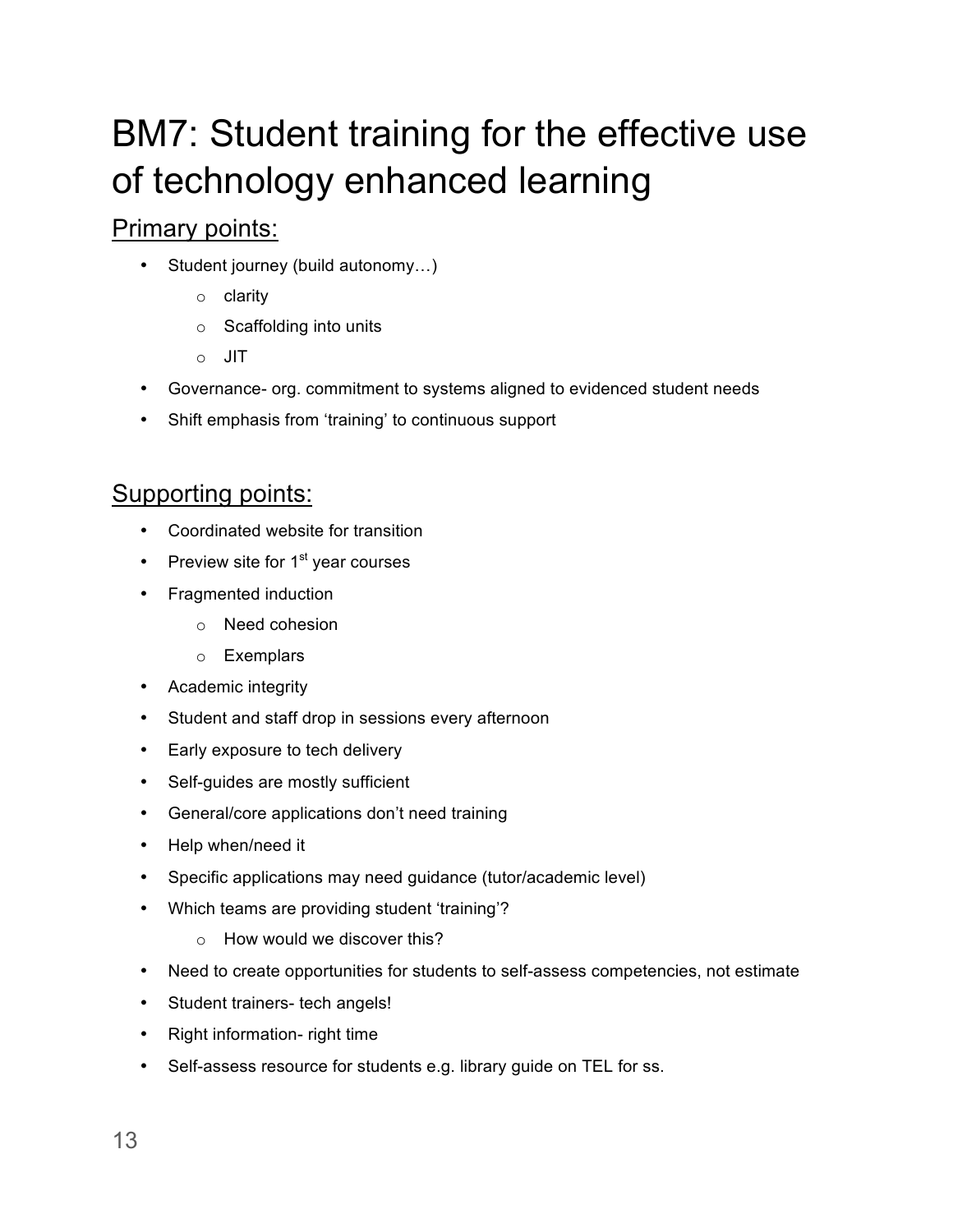- Context and timing are critical- if you offer help they don't know about it, you're not offering it!
	- o Need to communicate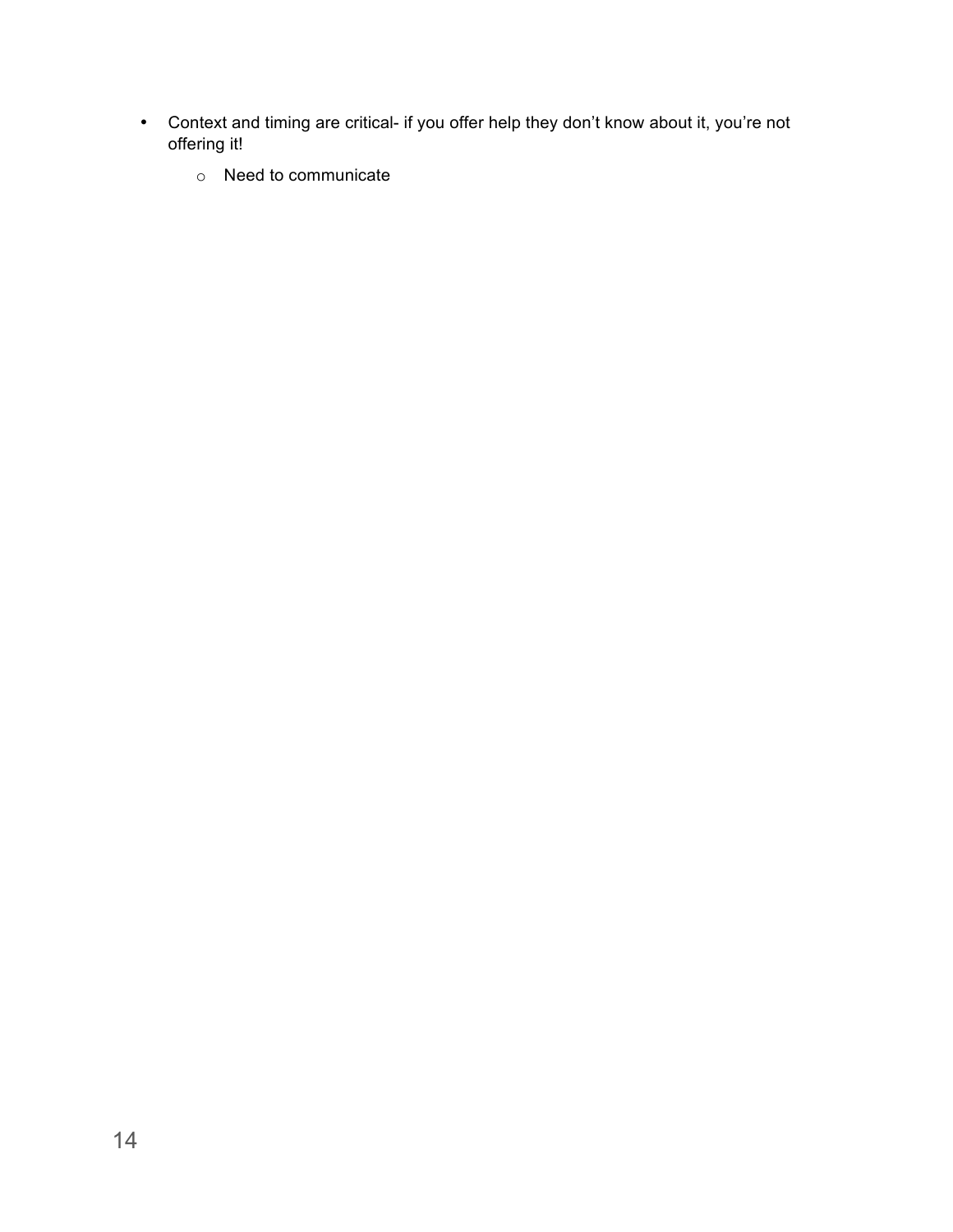# BM8: Student support for the use of technology enhanced learning

#### Primary points:

- Effective handover of support between service areas
	- o So students don't get 'bumped' around
- Establish a focused time to collect student views on TEL and their learning experience E.g. 'TEL us' week early year to be formative for action
- Build-out from pockets of good practice and connect services
	- o Library
	- o Study and learning centre
- Utilise students to provide relevant support
- Deliver self-paced onboarding systems/overlays for master learner tools

- Students as partners
- Learning how to learn online  $\rightarrow$  orientation  $\rightarrow$  online volunteer  $\rightarrow$  need two versions
	- 1. Mature aged
	- 2. Return students
	- 3. Island context
- Learning how to learn online --> prior to enrolment
- Drop in staff and students  $\rightarrow$  key periods
- Embedded just-in-time
- Deal better diversity
- One stop-shop for student questions
- Coordination between core business units responsible for student services is essential in ensuring they are supported
- Mobile apps (unclear of usage) for alerts and notification using calendar
- Collecting data from experience surveys
- Students do an orientation (course page) -USP
- Student IT group library Melbourne